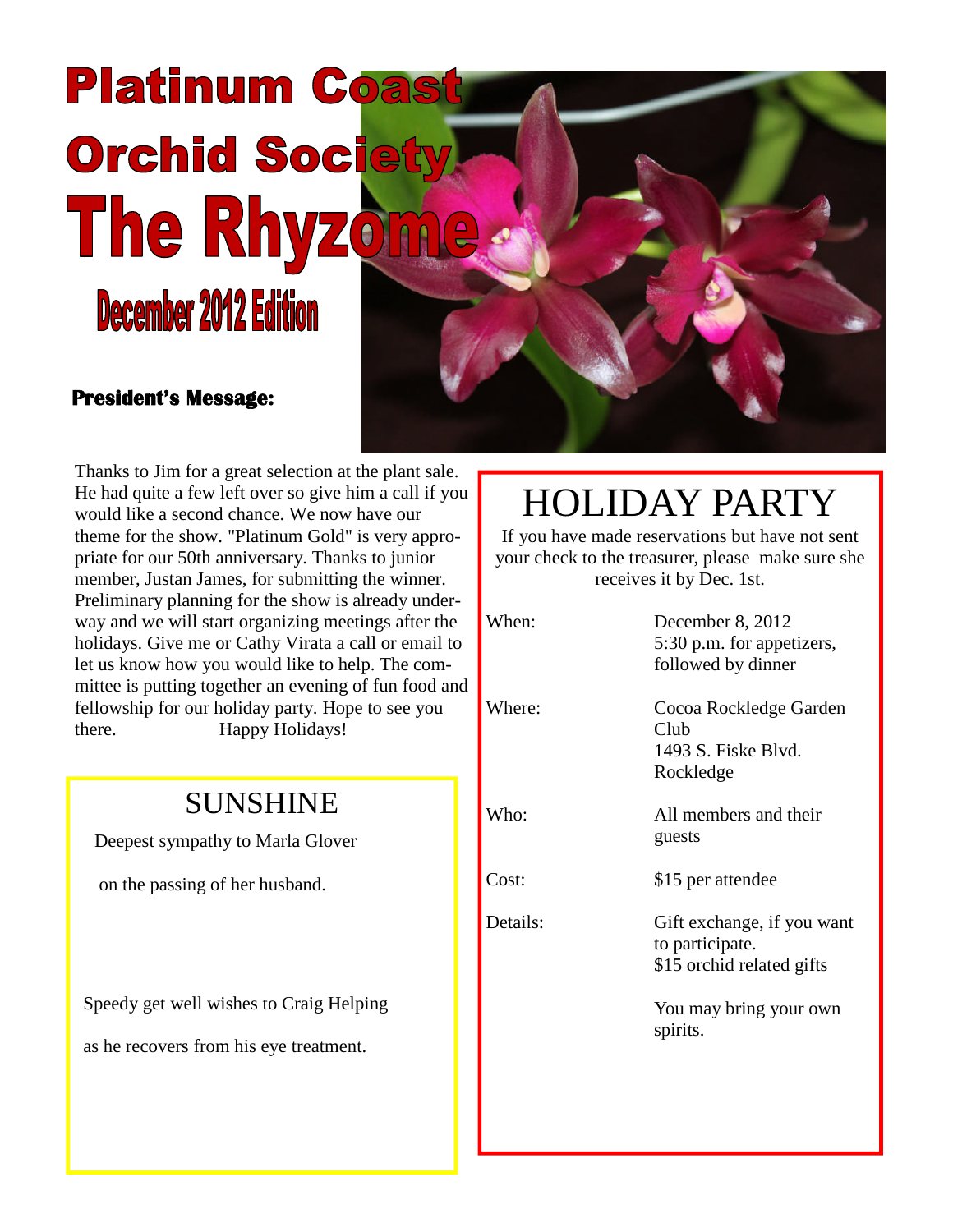#### **2012 PCOS OFFICERS & CHAIRS**

**PRESIDENT Dennis Gollehon 321-427-6959 President@PlatinumCoastOrchidSociety.org**

**VICE PRESIDENT Joyce Schofield 321-783-5200 VP@PlatinumCoastOrchidSociety.org**

**TREASURER Margaret Croucher 321-454-4067 Treasurer@PlatinumCoastOrchidSociety.org**

**SECRETARY Nadine Kern 321-504-1199 Secretary@PlatinumCoastOrchidSociety.org**

**PAST PRESIDENT Jim Adamson 321-632-2847 jadamson1@cfl.rr.com**

**DIRECTORS JoAnn Amos Karen Snee Leeann McCullough Marsha Lovas**

**MEMBERSHIP Joyce Schofield**

**NEWSLETTER EDITOR Patti Scholes**

**AOS LIAISON Betty Adamson**

**REFRESHMENTS Camille Theobald**

**LIBRARY Sally Pancoast** **SUNSHINE Betty Adamson**

**PLANT FORUM Steve DeSorbo Betty Adamson**

**HOSPITALITY/GREETER Shearer Kennedy**

**EXHIBITS Sally Pancoast Joyce Schofield**

**PROGRAMS Joyce Schofield**

**PHOTOGRAPHER Jan Castillo Charlie Scholes**

**RAFFLE Karen Snee**

**PUBLICITY Ann Colchin**

**BACK TO BASICS (Apr.-Oct.) Bob Libbey**

PCOS Embroidered Shirts Platinum Coast Orchid Society with flower in the center. Available at : Robin's Nest Embroidery 1314 Clearlake Rd., Ste. 4

Cocoa, FL Phone: 321-636-4320 Sizes Small-XL \$28.00

2X \$30.00 3X \$34.00 If you bring your own shirt, embroidery charge will be \$10.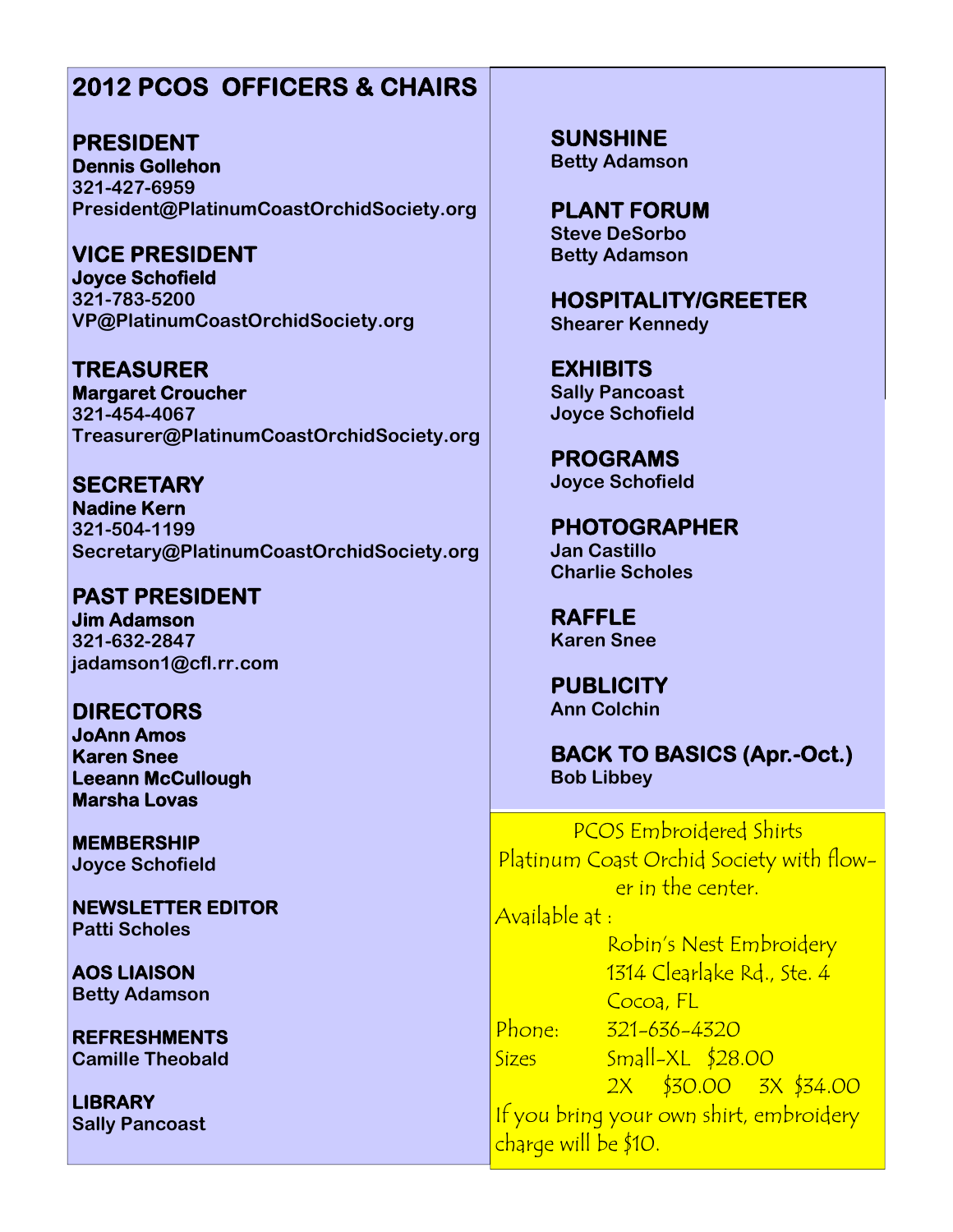## AOS CORNER

2013 AOS conservation calendars are available. Photographs are of orchids in their natural habitat. This large 11x22", full-color calendar contains 14 months so you can keep dates into 2014. Enjoy the beauty of orchids in the wild as you support conservation, with \$2 of each calendar purchase going to fund AOS conservation projects. Wholesale pricing for groups are packed and available in boxes of 12). They make great holiday gifts for your orchid loving friends and family!

Gordon W. Dillon - Richard C. Peterson Memorial Essay Contest. The deadline for submissions to his annual contest is November 30, 2012. The theme for the 2012 essay is: **The Orchids I Want But Can't Really Find (Real or Imagined)**. More information on essay submissions and rules may be found on the AOS website. A bit of history on the award (from the AOS website): The contest was established in 1985 by the AOS Northeast Judging Center to honor the memory of two former editors of the AOS Bulletin (now *Orchids*). Gordon Dillon served as editor from 1943 through 1968 and again from 1970 through 1973. Richard Peterson's name first appeared on the masthead of the AOS Bulletin in April 1971 as associate editor. In 1973, he was named editor and, upon Dillon's retirement in 1977, he became the executive director, retaining his position of editor through 1984.

The Chair of the Publications Committee recently updated the society newsletter resources page on the AOS website. Included in this resource are ideas for society newsletter contents as well as a template for creating a newsletter, professional photographs to use and clip art. Newsletters are a great way to keep the lines of communication open among your society members. If your society doesn't have one yet, check out the page under the Affiliated Societies tab for this resource. Most societies post their newsletters on their website and they are available to read by anyone from their website.

Next month I will give a report of the Members Meeting this month in Portland, Oregon.

E L

i<br>L

Lynn Fuller, Chair

h Г

AOS Affiliated Societies Committee

#### More Raffle Fun

<u> Kanada ang Kabupatèn Bandara</u>

L **Everyone who wears a nametag to** ⊏ **the meeting will receive a raffle ticket for an orchid drawing. If you** 5 **never received your PCOS name-**Н E **tag, please let Joyce Schofield know at least one week prior to the** E **meeting, so she can have it ready** E L **for you.The College**  2013 OFFICERS

| President  | Dennis Gollehon       |             |
|------------|-----------------------|-------------|
| Vice Pres. | Joyce Schofield       |             |
| Treasurer  | Margaret Croucher     |             |
| Secretary  | Camille Theobald      |             |
| Director   | <b>Sally Pancoast</b> | $2013 + 14$ |
| Director   | <b>Kay Broughton</b>  | $2013 + 14$ |
| Director   | Nadine Kern           | 2013        |
| Director   | Marsha Lovas          | 2013        |

Please let Dennis know if there is a support position you would like to fill for the year.